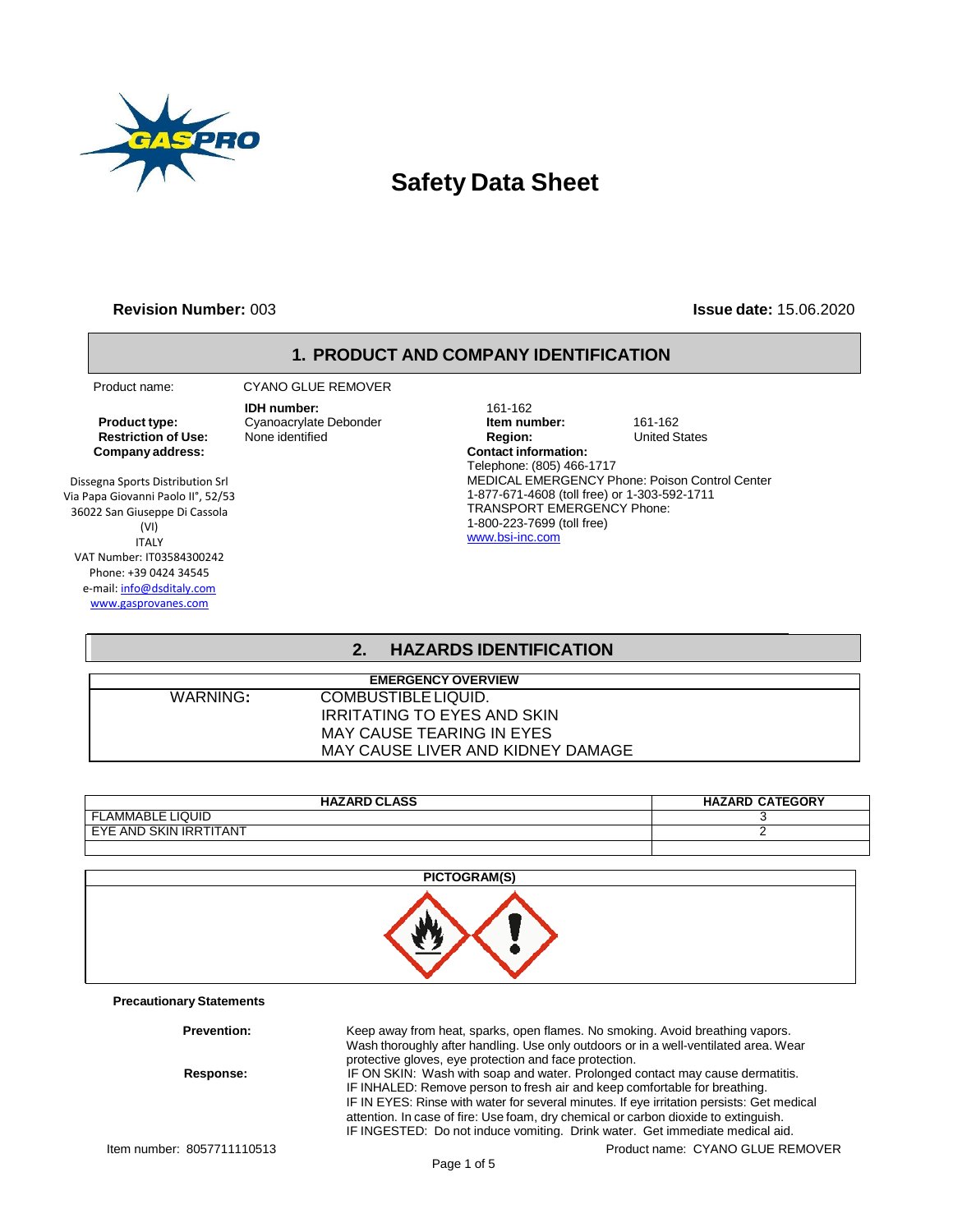Storage: Store in a well-ventilated place. Keep container tightly closed. Keep in a cool and dark area. **Disposal:** Dispose of contents and/or container according to Federal, State/Provincial and local governmental regulations.

H-2, F-2, R-0

Classification complies with OSHA Hazard Communication Standard (29 CFR 1910.1200) and is consistent with the provisions of the United Nations Globally Harmonized System of Classification and Labeling of Chemicals (GHS).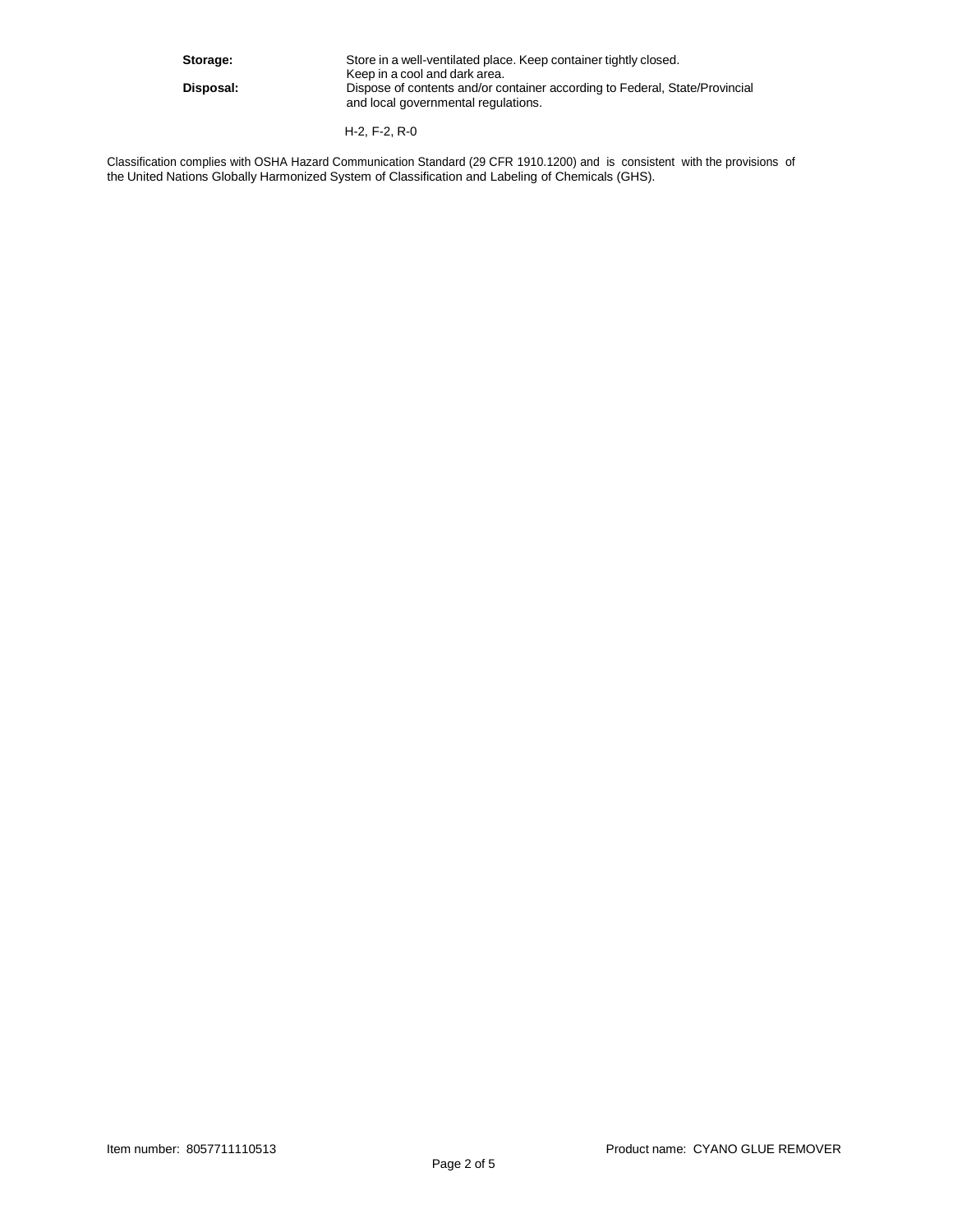## **3. COMPOSITION / INFORMATION ON INGREDIENTS**

| Hazardous Component(s) | <b>CAS Number</b> | Percentage* |
|------------------------|-------------------|-------------|
| N.N-Dimethylformamide  | $-12-2$<br>$68 -$ | >95         |
|                        |                   |             |

\* Exact percentage is a trade secret. Concentration range is provided to assist users in providing appropriate protections.

|                                                                                                                                                                                       | <b>4. FIRST AID MEASURES</b>                                                                                      |  |
|---------------------------------------------------------------------------------------------------------------------------------------------------------------------------------------|-------------------------------------------------------------------------------------------------------------------|--|
| Inhalation:<br>Move to fresh air. If not breathing, give artificial respiration. If<br>respirator irritation, dizziness, nausea or unconsciousness occurs,<br>seek medical attention. |                                                                                                                   |  |
| Skin contact:                                                                                                                                                                         | Wash contact area with soap and water. Remove contaminated clothing.<br>Launder contaminated clothing before use. |  |
| Eye contact:                                                                                                                                                                          | Immediately flush thoroughly with water. If irritation occurs, get medical<br>attention.                          |  |
| Ingestion:                                                                                                                                                                            | Seek immediate medical attention. Do not induce vomiting. Drink water.                                            |  |
| See Section 11.<br>Symptoms:                                                                                                                                                          |                                                                                                                   |  |
| Notes to physician:                                                                                                                                                                   | Treat symptomatically and supportively                                                                            |  |
| <b>5. FIRE FIGHTING MEASURES</b>                                                                                                                                                      |                                                                                                                   |  |

| Water spray (fog), foam, dry chemical or carbon dioxide.                                           |
|----------------------------------------------------------------------------------------------------|
| In enclosed spaces, wear a self-contained breathing apparatus.<br>Will burn if involved in a fire. |
| Vapors are heavier than air                                                                        |
| None known.                                                                                        |
|                                                                                                    |

## **6. ACCIDENTAL RELEASE MEASURES**

Use personal protection recommended in Section 8, isolate the hazard area and deny entry to unnecessary and unprotected **personnel.**

| <b>Environmental precautions:</b> | Ventilate area. Do not allow product to enter the environment.                                                                                                                                                           |
|-----------------------------------|--------------------------------------------------------------------------------------------------------------------------------------------------------------------------------------------------------------------------|
| Clean-up methods:                 | Absorb or cover with dry earth, sand or other non-combustible material.<br>Use clean non-sparking tools to collect absorbed material. Refer to Section<br>8 "Exposure Controls / Personal Protection" prior to clean up. |

## **7. HANDLING AND STORAGE**

| Handling: | Prevent contact with eyes and avoid contact with skin Avoid breathing vapor<br>and mist. Wash thoroughly with soap and water after handling. Material can<br>accumulate static charges. Keep away from heat, sparks and flame.              |
|-----------|---------------------------------------------------------------------------------------------------------------------------------------------------------------------------------------------------------------------------------------------|
| Storage:  | For safe storage, store between $0^{\circ}$ C (32 $^{\circ}$ F) and 24 $^{\circ}$ C (75 $^{\circ}$ F).<br>Keep in a cool, well ventilated area away from heat, sparks and open flame.<br>Keep container tightly closed until ready for use. |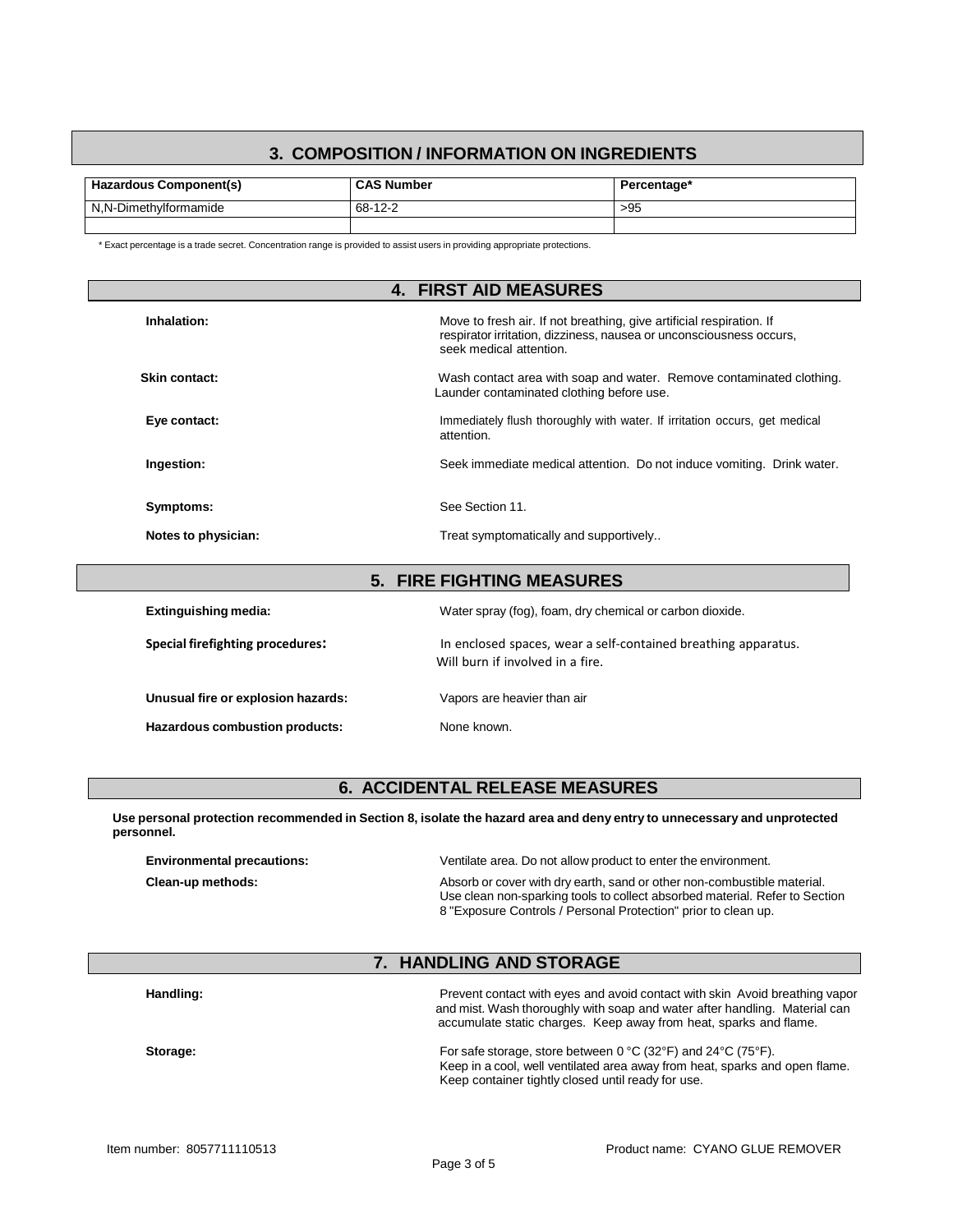## **8. EXPOSURE CONTROLS / PERSONAL PROTECTION**

Employers should complete an assessment of all workplaces to determine the need for, and selection of, proper exposure **controls and protective equipment for each task performed.**

| <b>Hazardous Component(s)</b>  | <b>ACGIHTLV</b>                                                                                                                                          | <b>OSHA PEL</b>                                                                                                                                  | <b>AIHA WEEL</b> | <b>OTHER</b> |
|--------------------------------|----------------------------------------------------------------------------------------------------------------------------------------------------------|--------------------------------------------------------------------------------------------------------------------------------------------------|------------------|--------------|
| N,N-Dimethylformamide          | 10 ppm TWA                                                                                                                                               | 10 ppm TWA                                                                                                                                       | 10 ppm TWA       | None         |
|                                |                                                                                                                                                          |                                                                                                                                                  |                  |              |
| <b>Engineering controls:</b>   | limits.                                                                                                                                                  | Use positive down-draft exhaust ventilation if general ventilation is<br>insufficient to maintain vapor concentration below established exposure |                  |              |
| <b>Respiratory protection:</b> | Use NIOSH approved respirator if there is potential to exceed<br>exposure limit(s). Organic vapor cartridges are recommended.                            |                                                                                                                                                  |                  |              |
| Eye/face protection:           | Safety goggles or safety glasses with side shields. Full face protection<br>should be used if the potential for splashing or spraying of product exists. |                                                                                                                                                  |                  |              |
| <b>Skin protection:</b>        |                                                                                                                                                          | Use appropriate gloves and aprons as necessary to prevent contact.                                                                               |                  |              |

## **9. PHYSICAL AND CHEMICAL PROPERTIES**

**Liquid** 

| <b>Physical state:</b>                   | Liquid          |
|------------------------------------------|-----------------|
| Color:                                   | Colorle         |
| Odor:                                    | Slight /        |
| Odor threshold:                          | N/D             |
| pH:                                      | $6 - 820$       |
| Vapor pressure:                          | 4.9 mb          |
| Boiling point/range:                     | 153 °C          |
| Melting point/ range:                    | $-61^{\circ}$ C |
| Specific gravity:                        | 0.945           |
| Vapor density:                           | 2.5 (Ai         |
| Flash point:                             | 58°C (          |
| Flammable/Explosive limits - lower:      | $2.2^{\circ}$   |
| Flammable/Explosive limits - upper:      | 15.2            |
| Auto-ignition temperature:               | 445 °C          |
| <b>Evaporation rate:</b>                 | 0.17            |
| Solubility in water:                     | Soluble         |
| Partition coefficient (n-octanol/water): | Not de          |
| <b>VOC content:</b>                      | $< 2 \%$ :      |
| <b>Viscosity:</b>                        | $0.8m$ P        |
| Decomposition temperature:               | $350^{\circ}$ C |

**Color:** Colorless, Transparent Slight Amine<br>N/D **pH:** 6-8 20% aq.sol. **Vapor pressure:** 4.9 mbar @ 20° C **Boiling point/range:** 153 °C (307°F) **Melting point/ range:** -61°C (-78°F)  $2.5$  (Air = 1.0) **Flash point:** 58°C (136°F) ASTM D-56 **Auto-ignition temperature:** 445 °C (662°F) **Soluble** in water **Participle Contains Solution Coefficient Contains Solution Coefficient Coefficient VOC content:** < 2 %; < 20 g/l (California SCAQMD Method 316B) (Estimated) **Viscosity:** 0.8 mPa.s at 20°C

#### **10. STABILITY AND REACTIVITY**

| Stability:                                  | Material is stable under recommended storage conditions.   |  |
|---------------------------------------------|------------------------------------------------------------|--|
| Hazardous reactions:                        | Hazardous polymerization will not occur.                   |  |
| <b>Hazardous decomposition</b><br>products: | Carbon monoxide, Carbon dioxide, Nitrogen oxides.          |  |
| Incompatible materials:                     | Strong oxidizers, Halogens                                 |  |
| <b>Reactivity:</b>                          | None under normal processing.                              |  |
| Conditions to avoid:                        | Avoid heat, sparks, open flames and other ignition sources |  |